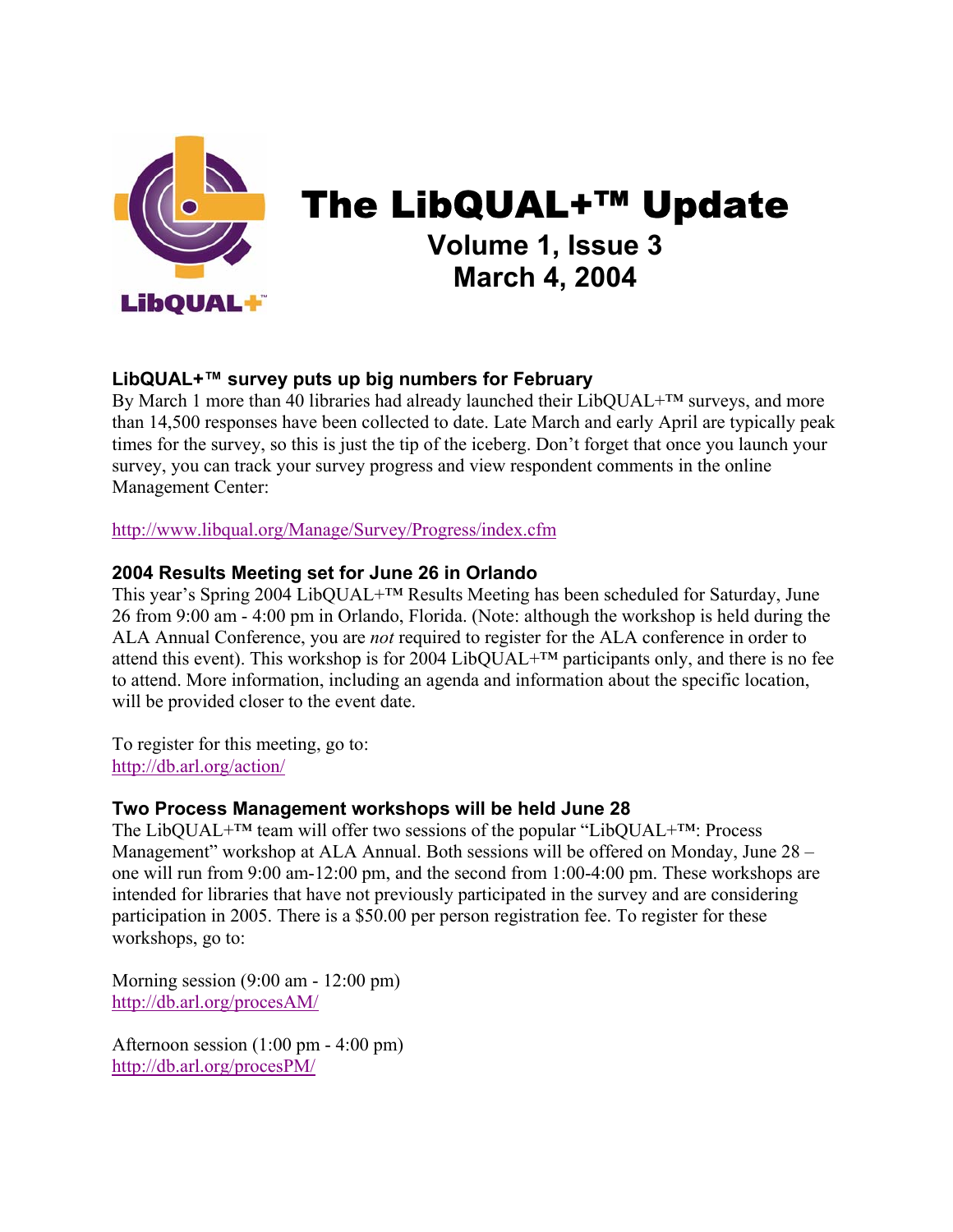### **Local incentive prize information available online**

If you are offering a local incentive prize, you will automatically receive a randomly generated list of 50 respondent e-mail addresses when your library's survey closes. (Remember, there is no project prize this year – only local incentive prizes at those institutions that choose to offer them.) All LibQUAL+™ surveys will close on May 21. You can choose to close your survey manually at an earlier date in the "Survey Progress" section of the survey Management Center.

In response to participant requests we have posted information on the LibQUAL+™ web site about incentive prizes that have been offered by past participants.

To see the list of suggested incentive prizes, go to: http://www.libqual.org/Manage/Resources/Incentives/index.cfm

To manually close your survey after your survey run is complete, go to: http://www.libqual.org/Manage/Survey/Progress/index.cfm

## **Spotlight on: Queen's University and Notre Dame Law Library**

Two participants recently caught our eye for their clever and creative marketing of the LibQUAL+™ survey to users. Queen's University in Kingston, Ontario created a page on their library web site to educate users about the LibQUAL+™ survey. Meanwhile, the University of Notre Dame's law library distributed LibQUAL+™ bookmarks to all students and mounted an extensive PR campaign to increase awareness of the survey on their campus. Both libraries are running their surveys now and are getting great returns.

Check out Queen's University's LibQUAL+™ web page at: http://library.queensu.ca/webir/libqual.htm

#### **Apply now for the Service Quality Academy – May 17-21, 2004**

If you are interested in participating in the 2004 Service Quality Academy, to be held May 17-21 in San Antonio, Texas, it's not to late to apply! The Academy is an intensive five-day program that focuses on both qualitative and quantitative methods for collecting and analyzing library service quality data. For LibQUAL+<sup>™</sup> participants, the Academy is particularly helpful as you prepare to analyze your survey results. For more information about the Academy and how to apply, go to:

http://www.arl.org/stats/libqual/academy04.html

#### **And… action! LibQUAL+™ training videos are available online**

Several videos from past LibQUAL+<sup>™</sup> workshops can now be accessed online, including A. Parasuraman's presentation at ALA Midwinter in New Orleans, January 2002. If you or others in your organization would like use to these materials, please send an e-mail to  $\frac{1}{\text{ibqual}(Q\text{arl.org}}$  so that we can provide you with a password to access the site.

To access the ARL online training video (password required): http://131.230.28.130/arlvideo/